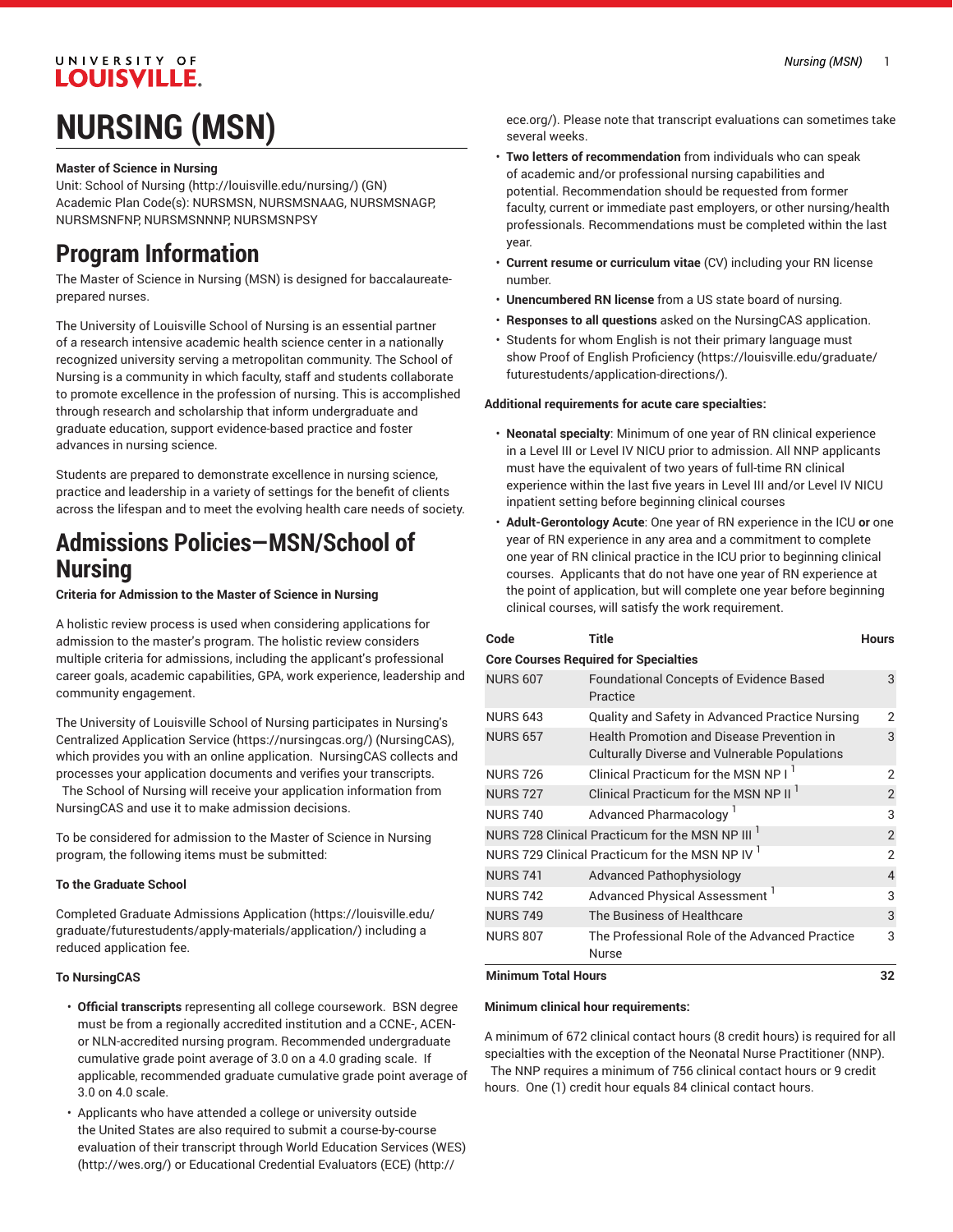#### UNIVERSITY OF **LOUISVILLE.**

#### **Master of Science in Nursing - Adult-Gerontology Acute Care Nurse Practitioner**

Academic Plan Code(s): NURSMSNAAG

The patient population of the adult-gerontology acute care nurse practitioner practice includes the entire spectrum of adults including adolescents, adults and aging adults. Acute care nurse practitioners work in the intensive care unit (ICU), progressive care unit (PCU), other hospital units and specialty provider's offices.

| Code                | <b>Title</b>                                          | <b>Hours</b> |
|---------------------|-------------------------------------------------------|--------------|
| Courses             |                                                       |              |
| <b>NURS 754</b>     | Clinical Reasoning in Advanced Practice Nursing       | 1            |
| <b>NURS 760</b>     | Gerontology Pharmacology                              | ı            |
| <b>NURS 776</b>     | Procedures and Diagnostics for the Acute Care NP      | 1            |
| <b>NURS 777</b>     | The Adult/Gerontology Acute Care NP Role              | 1            |
| <b>NURS 779</b>     | Diagnosis & Management in Acute Care I                | 4            |
| <b>NURS 780</b>     | Procedures and Diagnostics for the Acute Care NP<br>Ш | 2            |
| <b>NURS 781</b>     | Diagnosis & Management in Acute Care II               | 3            |
| <b>NURS 783</b>     | Diagnosis & Management in Acute Care III              | 1            |
| Minimum Total Hours |                                                       | 11           |

**Minimum Total Hours 14**

#### **Master of Science in Nursing - Adult-Gerontology Primary Care Nurse Practitioner**

Academic Plan Code(s): NURSMSNAGP

The patient population of the adult-gerontology primary care nurse practitioner practice includes the entire spectrum of the adults including adolescents, adults and aging adults. An Adult-Gero NP could work in the following settings: internal medicine offices; health clinics; a specialty office; hospital rehab or a hospice unit; long term care facility; fast-track ER or adult urgent care facility.

| Code                       | Title                                                                 | <b>Hours</b>   |
|----------------------------|-----------------------------------------------------------------------|----------------|
| Courses                    |                                                                       |                |
| <b>NURS 753</b>            | Adolescent Well Child Theory                                          | 1              |
| <b>NURS 754</b>            | Clinical Reasoning in Advanced Practice Nursing                       |                |
| <b>NURS 755</b>            | Diagnosis and Management of Adult Health in<br><b>Primary Care</b>    | 4              |
| <b>NURS 756</b>            | Procedures & Diagnostics for Adult Health                             | 2              |
| <b>NURS 757</b>            | Diagnosis and Management of Women's Health in<br><b>Primary Care</b>  | $\mathcal{P}$  |
| <b>NURS 758</b>            | Diagnosis and Management of Mental Health in<br><b>Primary Care</b>   | 2              |
| <b>NURS 759</b>            | Diagnosis and Management of the Older Adult in<br><b>Primary Care</b> | $\overline{2}$ |
| <b>NURS 760</b>            | Gerontology Pharmacology                                              |                |
| <b>Minimum Total Hours</b> |                                                                       | 15             |

#### **Master of Science in Nursing - Family Nurse Practitioner** Academic Plan Code(s): NURSMSNFNP

The family nurse practitioner (FNP) is prepared to care for individuals and families across the lifespan. A family NP could work in the following

settings: health clinic, adult or pediatric primary care office, inpatient rehab or hospice unit, a school, fast-track ER or urgent care facility.

| Code                       | Title                                                                | <b>Hours</b>   |
|----------------------------|----------------------------------------------------------------------|----------------|
| Courses                    |                                                                      |                |
| <b>NURS 754</b>            | Clinical Reasoning in Advanced Practice Nursing                      | 1              |
| <b>NURS 755</b>            | Diagnosis and Management of Adult Health in<br>Primary Care          | 4              |
| <b>NURS 756</b>            | Procedures & Diagnostics for Adult Health                            | $\overline{2}$ |
| <b>NURS 757</b>            | Diagnosis and Management of Women's Health in<br><b>Primary Care</b> | 2              |
| <b>NURS 758</b>            | Diagnosis and Management of Mental Health in<br><b>Primary Care</b>  | $\mathfrak{D}$ |
| <b>NURS 760</b>            | Gerontology Pharmacology                                             |                |
| <b>NURS 761</b>            | Pediatric & Adolescent Well Child Theory                             | $\overline{2}$ |
| <b>NURS 762</b>            | Diagnosis & Management of Pediatrics in Primary<br>Care              | $\overline{2}$ |
| <b>Minimum Total Hours</b> |                                                                      | 16             |

#### **Master of Science in Nursing - Neonatal Nurse Practitioner**

Academic Plan Code(s): NURSMSNNNP

Neonatal nurse practitioners (NNP) provide health care to neonate, infants, and children through 2 years of age. The NNP role includes the assessment, diagnosis and treatment of acute and chronic illness in neonate.

| Code                       | <b>Title</b>                                     | <b>Hours</b> |
|----------------------------|--------------------------------------------------|--------------|
| Courses                    |                                                  |              |
| <b>NURS 761</b>            | Pediatric & Adolescent Well Child Theory         | 2            |
| <b>NURS 763</b>            | Advanced Neonatal Physiology & Pathophysiology   | 3            |
| <b>NURS 764</b>            | Neonatal Diagnostic Reasoning I                  |              |
| <b>NURS 765</b>            | Advance Neonatal Physiology & Pathophysiology II | 3            |
| <b>NURS 766</b>            | Neonatal Diagnostic Reasoning II                 | 1            |
| <b>NURS 767</b>            | <b>Neonatal Residency I</b>                      | 3            |
| <b>NURS 768</b>            | <b>Neonatal Residency II</b>                     | 3            |
| <b>NURS 769</b>            | <b>Neonatal Residency III</b>                    | 3            |
| <b>NURS 784</b>            | <b>Advanced Neonatal Pharmacology</b>            | 3            |
| <b>NURS 785</b>            | Advanced Neonatal Assessment                     | 3            |
| <b>NURS 786</b>            | <b>Human Embryology and Genetics</b>             | 3            |
| <b>Minimum Total Hours</b> |                                                  | 28           |

#### **Master of Science in Nursing - Psychiatric Mental Health Nurse Practitioner**

Academic Plan Code(s): NURSMSNPSY

Psychiatric mental health nurse practitioners (PMHNP) focus on individuals across the lifespan, families, and populations across the lifespan at risk for developing and/or having a diagnosis of psychiatric disorders or mental health problems. This includes assessment, diagnosis, and management of mental health and psychiatric disorders across the lifespan.